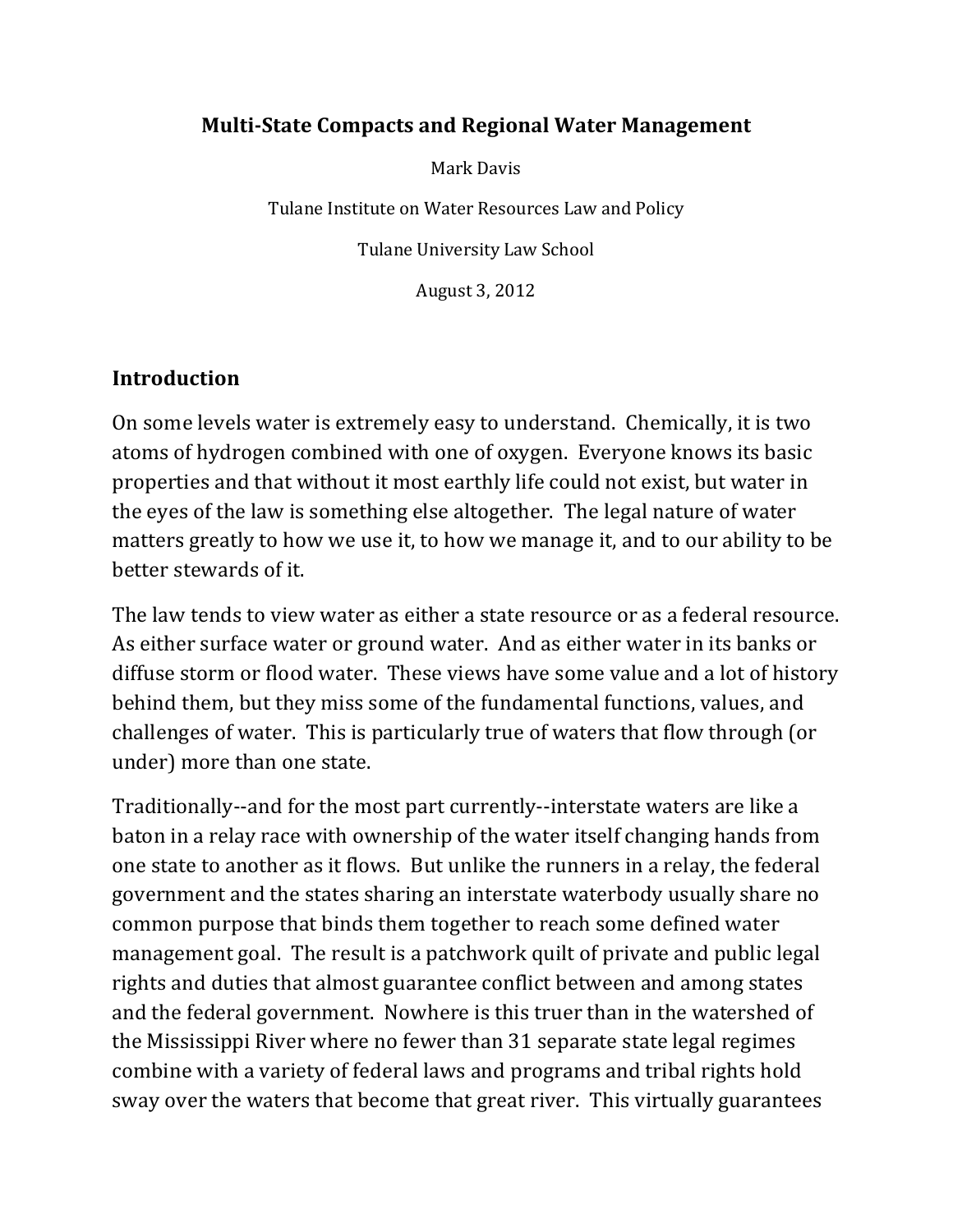conflict as the states and those acting under state law contend for the increasingly valuable waters of the Mississippi Basin, especially as no state can impose its will or priorities on another. If that were not enough of a problem, the United States Constitution limits the ability of states to decide between themselves how interstate resources should be divvied up and managed. A multistate compact with the force of federal law may be the best alternative to intractable conflict or federally or judicially imposed solutions.

# **Multistate Compacts**

!!!!!!!!!!!!!!!!!!!!!!!!!!!!!!!!!!!!!!!!!!!!!!!!!!!!!!!!!!!!

A multistate compact is nothing more than an agreement between states to do something. More precisely, it is one that is entered into in compliance with the Compact Clause of the United States Constitution (Article I, Section 10, Clause 3). The Compact Clause says:

"No State shall, without the consent of Congress ...enter into any Agreement or Compact with another State...."

Taken literally, this language would be extremely burdensome and frustrate all sorts of innocuous beneficial interstate cooperation and action. In practice, congressional approval has only been required when the multistate agreement would increase the political power of the states or interfere with the federal government's supreme powers, such as those dealing with the regulation of interstate commerce.<sup>1</sup>

There are literally hundreds of multistate compacts covering topics as diverse as taxation to the management of the interstate waters... Many of these deal with matters of administrative convenience (e.g. the licensing of nurses) that do not require congressional approval. There are also compacts that deal with such things as arteries of commerce—The Colorado River, the Great Lakes, the Delaware River for example--that do require congressional involvement. Any

<sup>&</sup>lt;sup>1</sup> See, Virginia v. Tennessee, 148 U.S. 503 (1893), United States Steel Corp. v Multistate Tax Commission, 434 U.S. 452 (1978) and Milk Industry Foundation v Glickman, 132 F3d 1467, 1478 (Rogers, Concurring) (1998).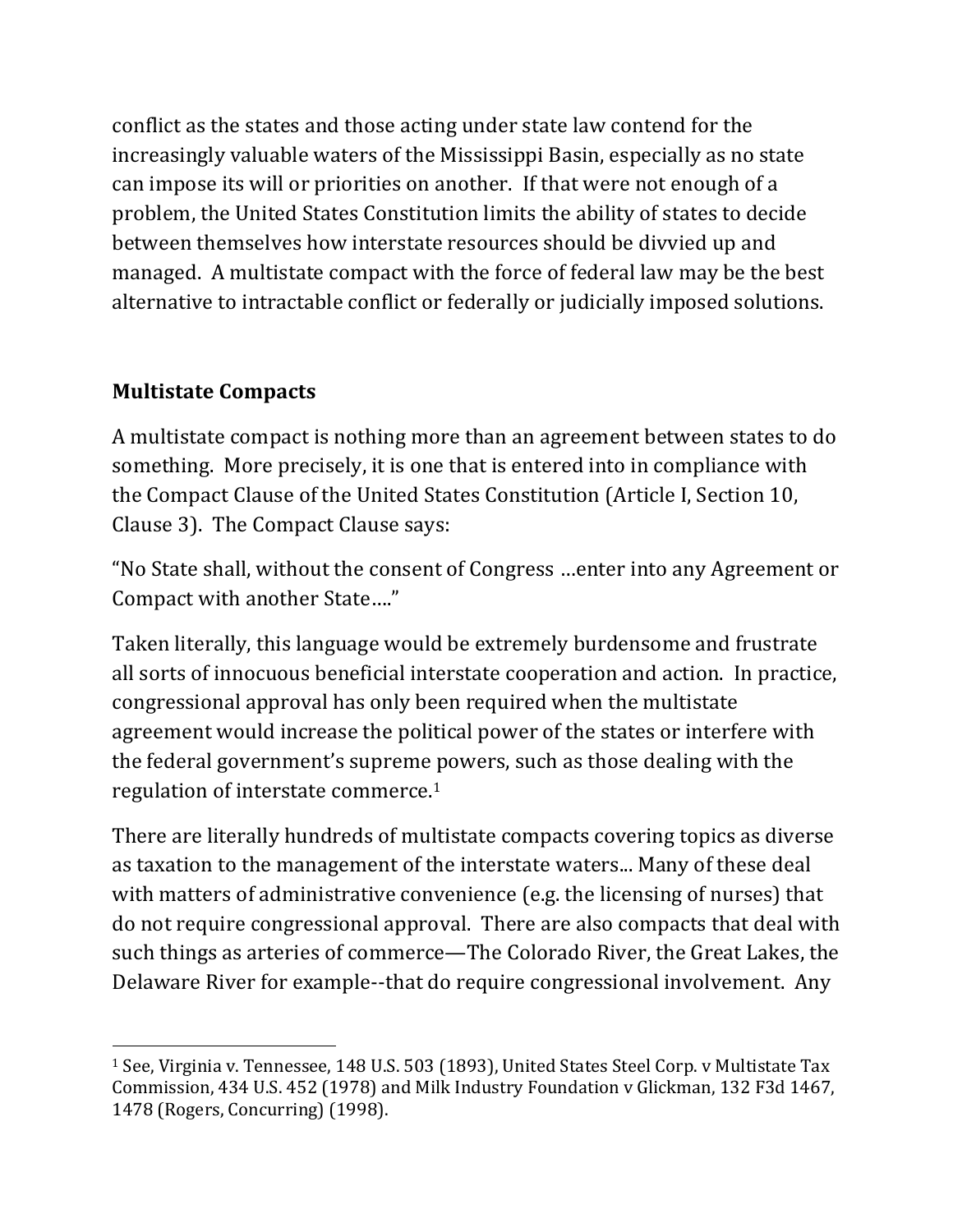meaningful compact covering the Mississippi would almost certainly fall in that category.

There are four basic types of compacts that deal with waterways:

- Compacts that facilitate consultation and discussion among the states.
- Compacts that provide for the management of water resources both in terms of quality and quantity.
- Compacts that apportion the ownership of water resources.
- Compacts that involve some combination of the previous three purposes.

No one type of compact is best, and each has its strengths and its weaknesses depending on what their purpose is. Fundamentally they depend on the need and on the thought, energy and political capital that are invested in them. As with any contract or law it is very possible to give legal effect to bad ideas and to retard flexibility and creativity if one is not careful<sup>2</sup>.

# **Who Can Be In a Compact?**

<sup>!!!!!!!!!!!!!!!!!!!!!!!!!!!!!!!!!!!!!!!!!!!!!!!!!!!!!!!!!!!!</sup>  $2A$  cautionary tale is offered by the Pecos River Compact of 1948 (ratified by Congress in 1949 (63 Stat. 159)) between Texas and New Mexico. This compact was intended to protect the flows of Pecos from depletion "from man's activities" in such a way as to ensure a base level of flow to Texas. The procedure set out in the Compact for measuring flows was so complicated and vague that it turned out to be extremely inaccurate (to the disadvantage of Texas). The Pecos River Commission required that the Texas and New Mexico members agree on any changes which effectively gave New Mexico a veto over any changes. The resulting litigation produced two arcane trips to the United States Supreme Court before producing a \$14 million settlement in favor of Texas (a sum that hardly serves the same purposes as water). See, *Texas v New Mexico*, 462 U.S. 554 (1983) and 482 U.S. 124 (1987). The case has hardly ended the states' travails under the Compact. See also, G. Emlen Hall, "The Mismeasure of the Pecos River: Royce Tipton and the 1948 Pecos River Compact", 9 Western Legal History 55 (1996).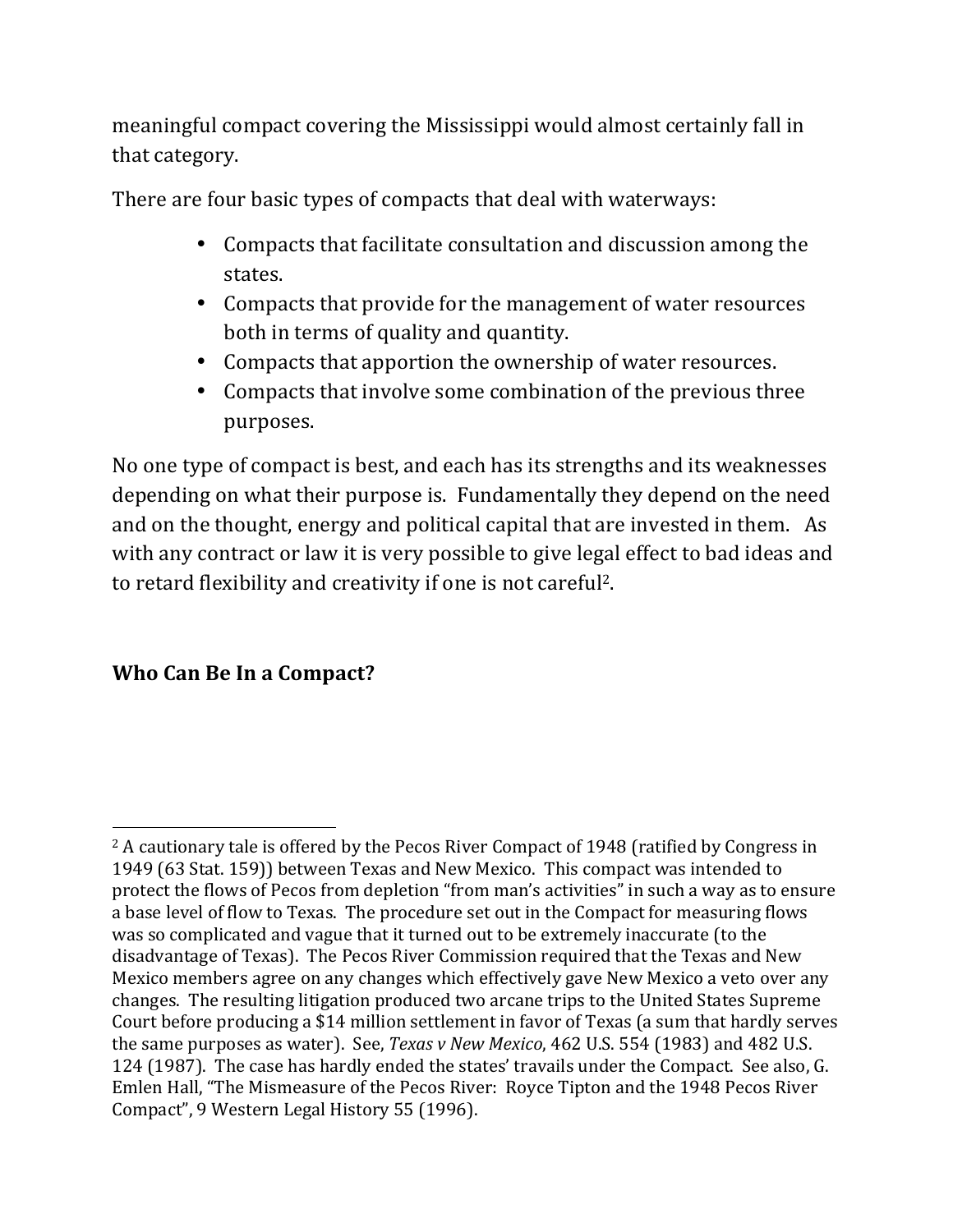Compacts are a special breed of agreement that can only be entered into between states or between states and the federal government. Private parties and even federally recognized Indian tribes cannot be parties to a compact.<sup>3</sup>

### **What is the Effect of a Congressionally Approved Compact?**

Congressional approval of a compact makes it a matter of federal law which allows the participating states to create rights and remedies that they would not have under their own laws, but it also can expand the range of state power in ways that would otherwise not be allowed under the Compact Clause or the Commerce Clause of the U.S. Constitution.

# **Why Choose a Compact?**

The object of a compact is not the same as the reason for entering into it. As noted above, water compacts tend to fall into one (or more) of four categories. That does not however explain why states would go to the trouble to craft and enter into a compact. Administrative convenience may be a sufficient reason for compacts such as those involving interstate professional licensing, but it rarely, if ever, is the impetus for compacts covering water resources. Where water is concerned, some shared strategic interest or intractable conflict is more commonly the spark. Even then, in order to get more than one state interested in pursuing a compact, the potential compact normally has to offer at least one of the following benefits.

1. To be able to do something that would otherwise conflict with federal law. An example of this is the power of a state to keep water for itself in ways that would otherwise violate the Commerce Clause.<sup>4</sup>

<sup>&</sup>lt;sup>3</sup> Arizona v California, 373 U.S. 546 (1963).

<sup>&</sup>lt;sup>4</sup> E.g. Tarrant Regional Water District v Herrmann, 656 Fed 3d 1222 (10<sup>th</sup> Cir 2011). In this case, the State of Oklahoma was allowed to restrict water exports to Texas under the terms of the Red River Compact even though such restrictions would likely have violated the Commerce Clause had Oklahoma tried to justify the restriction under state law.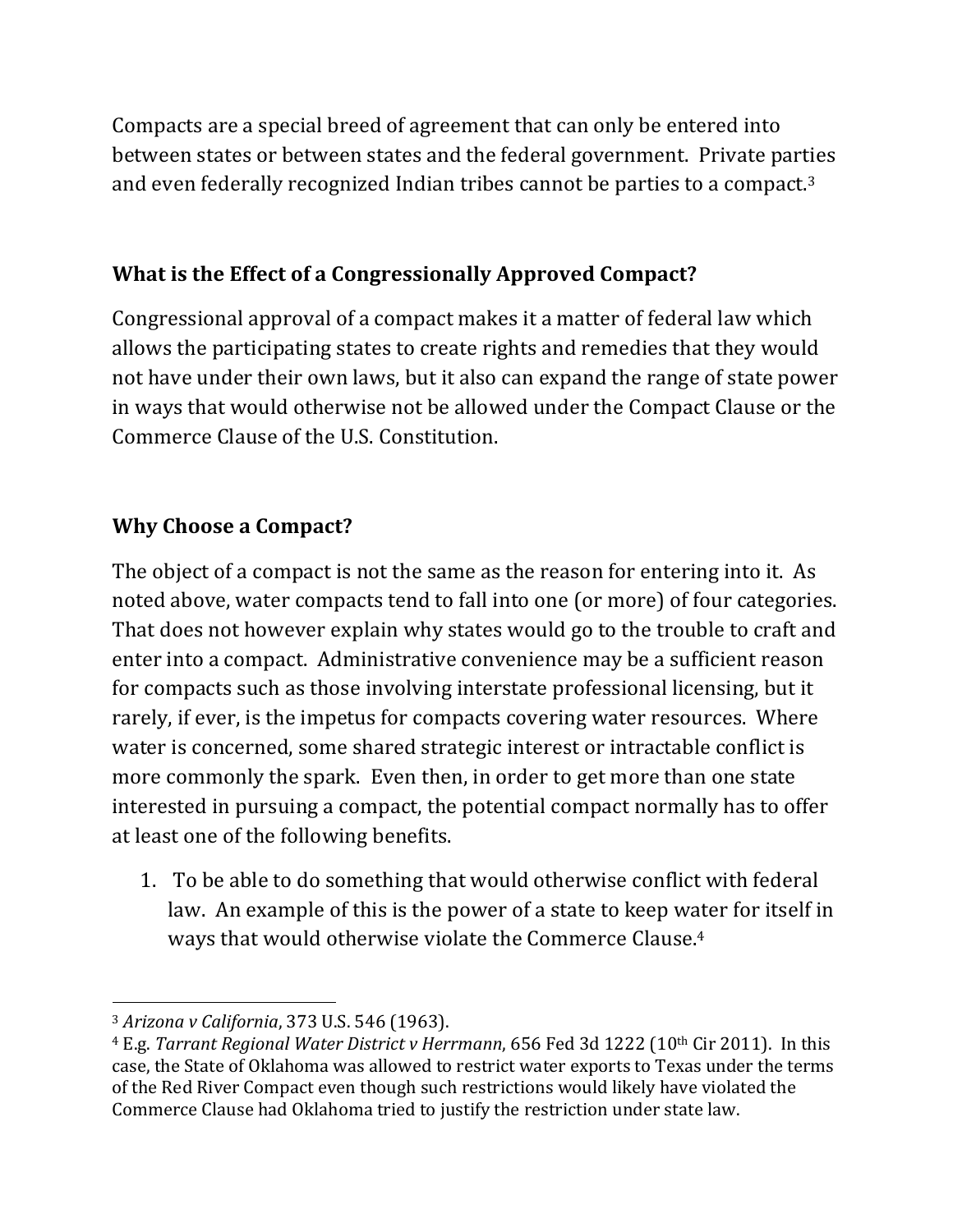- 2. To gain advantages from acting under federal law. An example of this would be using the terms of the compact to trump or reconcile contrary provisions of state law by virtue of the Supremacy Clause of the U.S. Constitution.
- 3. To incentivize the federal government to provide some benefit. The Colorado River Compact is an excellent example of this. The federal government's willingness to construct Hoover Dam was conditioned on the seven Colorado River state's agreeing on how the Colorado would be apportioned among the upper and lower basin states.
- 4. To provide a framework for regional water planning and for resolving interstate disputes (and avoiding remedies such as judicial apportionment).
- 5. To avoid the uncertainty of leaving the framing and resolution of interstate conflicts to Congress or the Supreme Court.

# **Getting Congressional Approval**

There are several paths to getting Congressional approval of a compact including:

- 1. Approval in advance
- 2. Approval by ratification
- 3. Delegated approval

Congressional approval in advance or by ratification are just what their names suggest. In the former, Congress indicates its approval of a form of agreement on certain terms and conditions and it is then up to the states to frame and execute a conforming agreement. In the latter, the states enter into an agreement that is contingent upon Congress subsequently approving it.

Complicated issues or those implicating the expertise of certain federal agencies often lend themselves to the delegated approval route. Under this approach Congress approves a compact (in advance or after the fact) but conditions that approval on some further approval by a federal administrative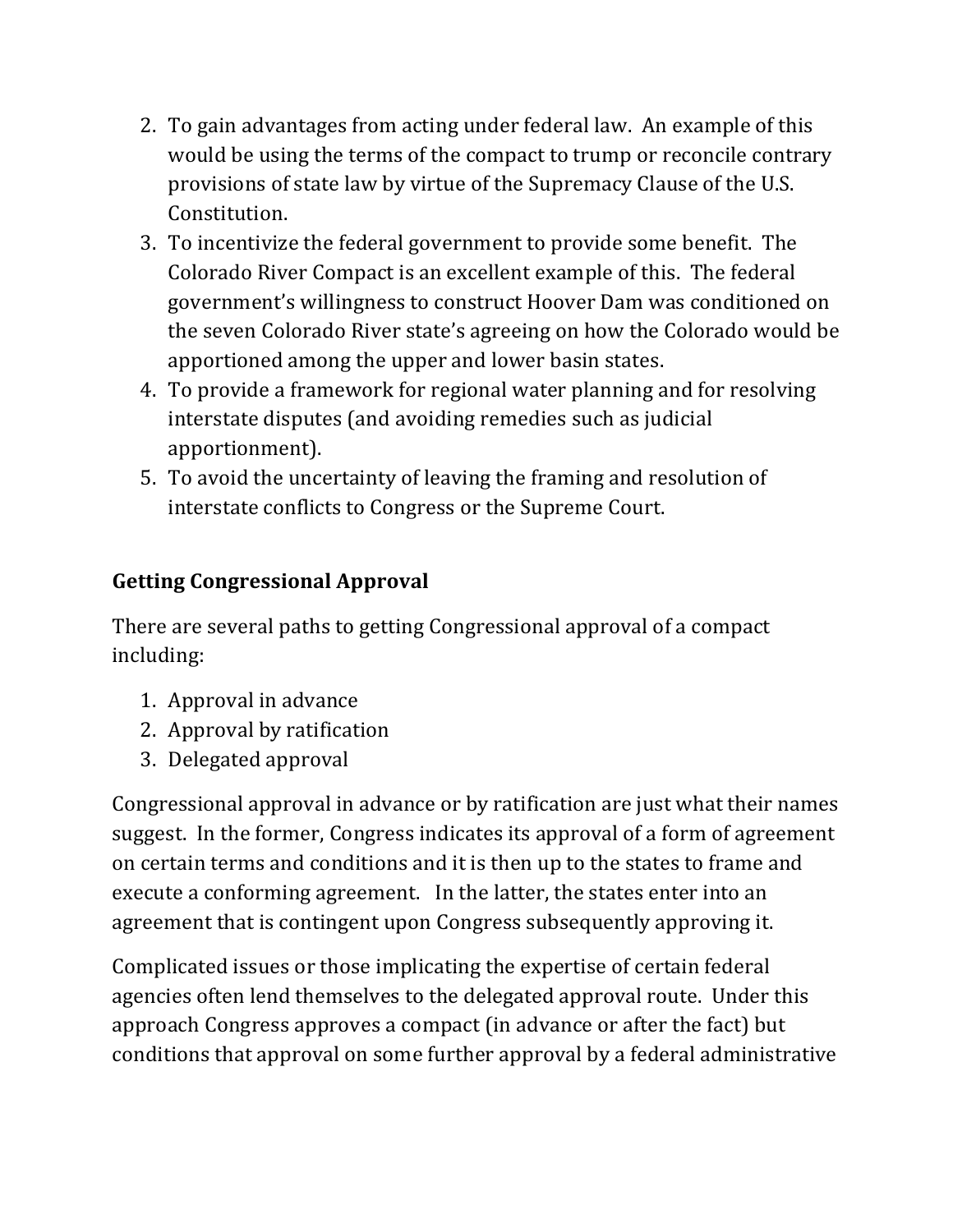agency provided that it has been given intelligible principles to guide it<sup>5</sup>. This delegated authority can extend even beyond the approval of the compact itself to elements of relationship between the states under the compact. An example of this can be found in the case of the Colorado River Compact of 1922 that was ratified by Congress in the Boulder Canyon Project Act of 1928 $^6$ (BCPA). The BCPA not only ratified the Colorado River Compact but delegated to the Secretary of the Interior the authority to make contracts with the lower Colorado River Basin states that would effectively distribute (or apportion) the river among them provided it those contracts stayed within the gross water limitations set forth in the BCPA.<sup>7</sup>

### **Compacts In Action/Compact Inaction**

In the abstract, multistate water compacts are not hard to understand. Making them work in practice is another matter. The history of water compacts is littered with compacts that have worked well, compacts that have not worked well at all, compacts that made little or no difference, and for some it is too early to pass judgment. The following examples may help illuminate some of the ups and downs of multi-state compacts.

1. The Colorado River Compact of 1922. This compact, described briefly above, is the grand-daddy of compacts. The CRC apportions the water between the upper Colorado River Basin states and the lower. It also apportions the river among the 4 upper basin states. The impetus for the CRC was the fear that fast-growing California would effectively usurp the flow of the river by application of the doctrine of prior appropriation which dominates in the west. California's entry into the compact was conditioned on the federal government committing to the construction of Hoover Dam and the All American Canal. The CRC is the cornerstone of what has come to be called "the law of the River". Arizona only entered the compact in 1944. The implementation of the

<sup>&</sup>lt;sup>5</sup> See, e.g. *Milk Industry Foundation v. Glickman*, 132 F3d 1467 (US App. D.C. 1998).

<sup>6 45</sup> Stat. 1057, 43 U.S.C. Section 617.

<sup>&</sup>lt;sup>7</sup> Arizona v California, 373 U.S. 546 (1963).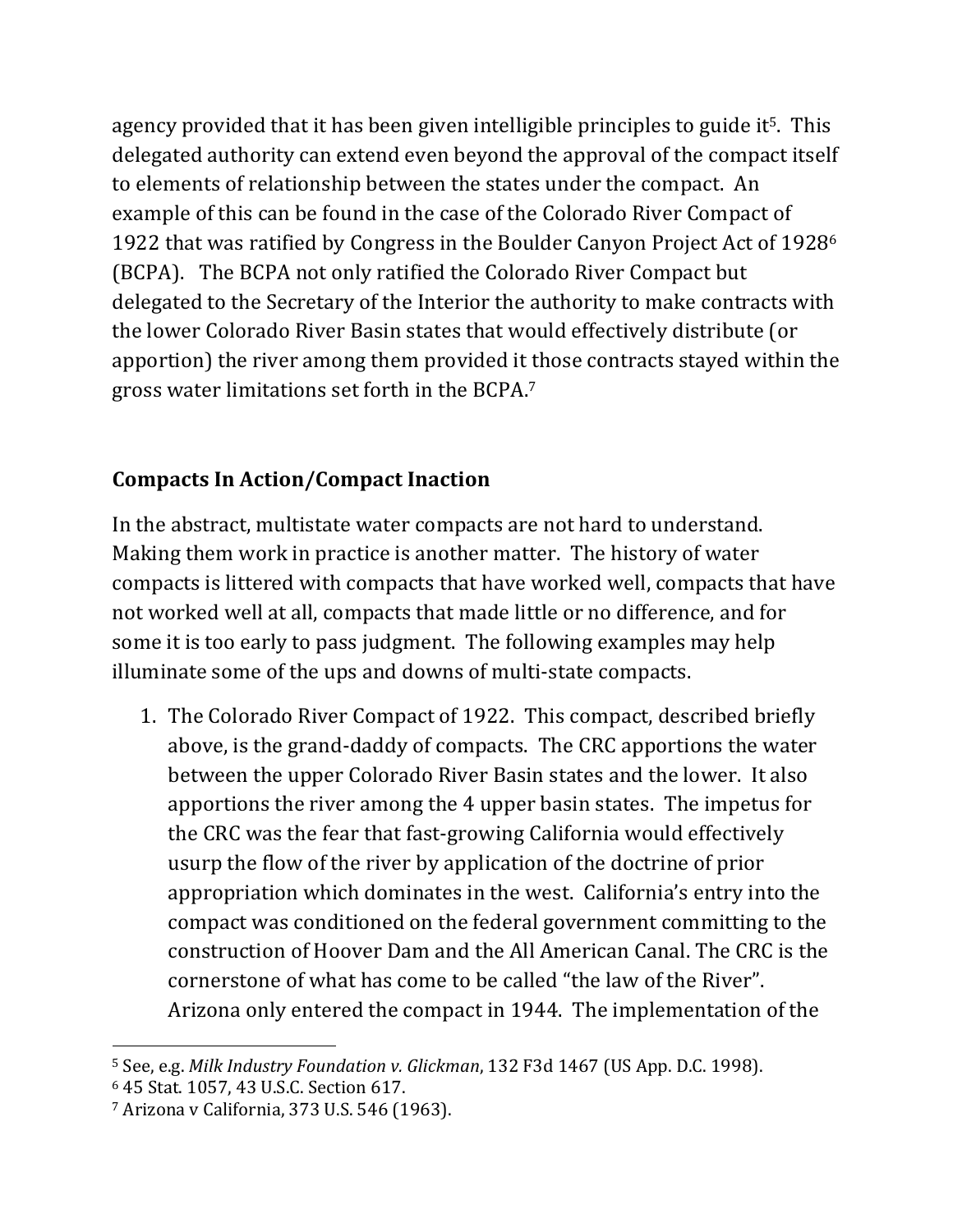CRC has been complicated by disputes that produced four Supreme Court cases, the largely-unplanned-for rights of tribes and Mexico, and an overly generous estimate of the river's expected flows. Even with those problems, the CRC is largely considered a success.

2. The Great Lakes-St. Lawrence River Basin Water Resources Compact of 2008 (the Great Lakes Compact). The Great Lakes are shared by two nations, eight states, and their waters are coveted by many others. The use and management of the Lakes has been a bone of contention for years between the eight states and the Canadian provinces of Ontario and Quebec. One of prime areas of conflict has been the issue of transferring water out of the Great Lakes Basin, an issue that came to a raucous head in 1998 when Ontario proposed to sell 600 million liters of water to a company with a fleet of tankers for sale in Asia<sup>8</sup>. Out of basin transfers on the U.S. side have been prohibited by federal law since 1986 unless the governors of the eight states all agree to the transfer9.

The GLC's history dates back to 1968 when Congress authorized (subject to conditions) the eight states to enter into the Great Lakes Basin Compact and to create the Great Lakes Commission<sup>10</sup>. The aim of that compact and commission was to be solely of a "consultive and recommendatory nature"<sup>11</sup>.

<sup>&</sup>lt;sup>8</sup> See, Canadian Environmental Law Association, "Intervenor", Vol 23, No. 3, July-September 1998.

<sup>&</sup>lt;sup>9</sup> Water Resources Development Act of 1986, 42 U.S.C. 162d-20. Concerns over whether this ban was structured in such a way as to inoculate it from successful legal challenges under the Dormant Commerce Clause, the nondelegation doctrine, the Compact Clause, and/or the General Agreement on Tariffs and Trade as supplemented by World Trade Organization Agreements were among the reasons for the states seeking a more explicit compact. See, Lochhead, Asarh et al, *Governing the Withdrawal of Water from the Great* Lakes—Report to the Council of the Great Lake Governors, May 18, 1999.

 $10$  Public Law 90-419

 $11$  Id., Section 2.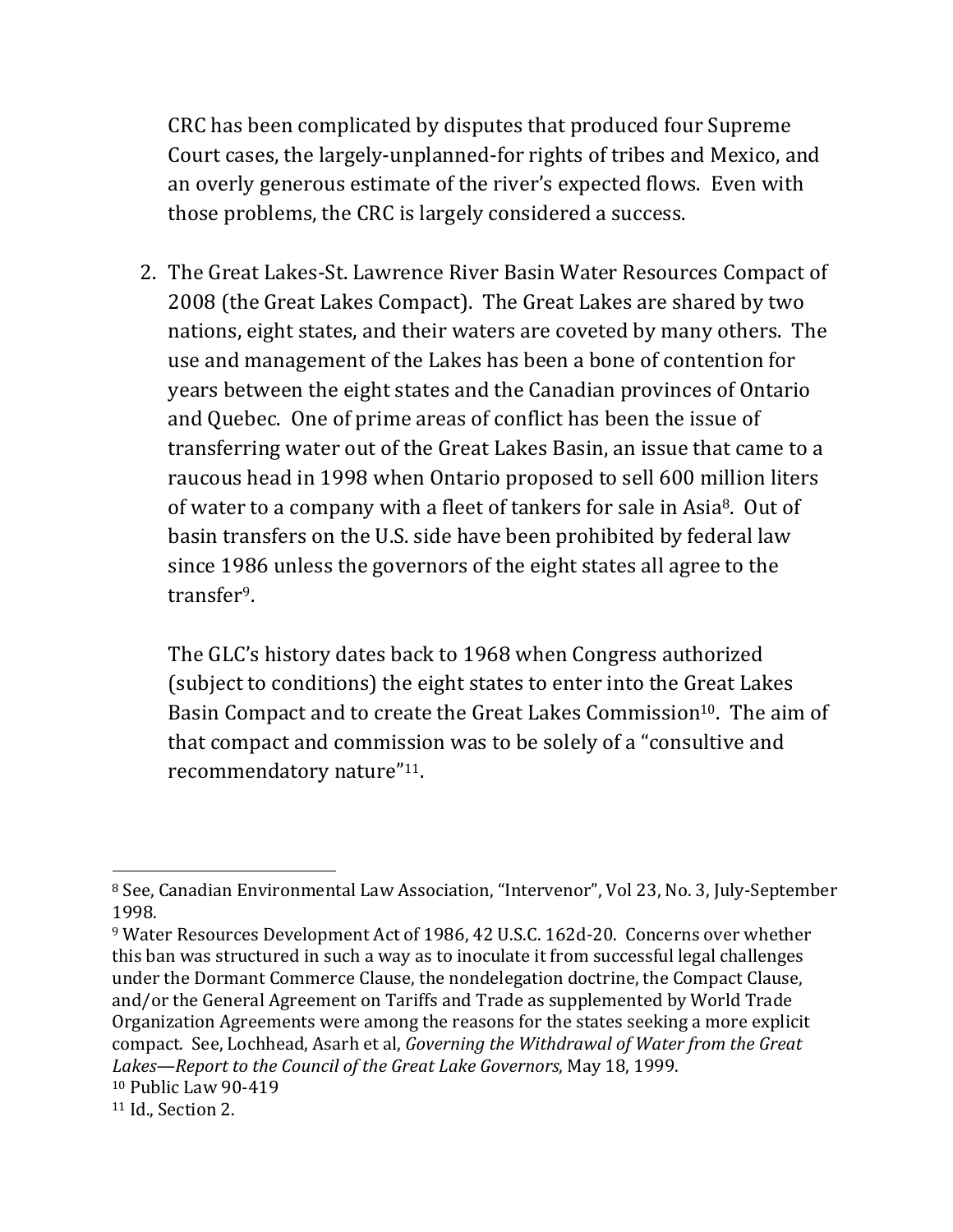The progression from that consultive type of compact to the more managerial style of compact ratified by Congress in 2008 was not done in a single lift. There were intermediate steps such as the Council of Great Lake Governors (1983)<sup>12</sup>, the Great Lakes Charter (1985)<sup>13</sup>, the Water Resources Development Act of 1986<sup>14</sup>, the Great Lakes Charter Annex (2001), and finally the Great Lakes Compact and Great Lakes Agreement<sup>15</sup> of 2005 which were made law in 2008.

The Compact requires the states to protect the water resources of the Lakes from diversions and excess withdrawal and requires them to implement the Compact over a five period ending on December 8, 2013. Because that date has not passed, it is too early to judge the Compact though some disputes have already arisen and all of the states have missed one or more of the interim deadlines.  $16$  At this point those problems reveal more about the realities of how difficult it can be to put bold visions into action than they suggest fundamental problems with the Compact.

3. The Red River Compact. The Red River is a tributary of the Mississippi River that rises in eastern New Mexico and flows eastward through Texas, Oklahoma, Arkansas and Louisiana. In 1955 Congress gave four of those states-- Texas, Oklahoma, Arkansas and Louisiana—the authority to enter into a compact to apportion the waters of the river

 $12$  The Council describes itself as a nonpartisan partnership of the Governors of the eight Great Lakes States that was created to tackle the severe environmental and economic challenges facing their states. See Council of Great Lakes Governors, Overview, http://www.cglg.org/Overview.%

<sup>&</sup>lt;sup>13</sup> An agreement entered into February 11, 1985 by the Governors of the eight Great Lake States and the Premiers of Quebec and Ontario to conserve the levels and flows of the lakes, tributaries and connecting waters to encourage cooperative management. <sup>14</sup> See, Footnote 9, supra.

 $15$  This Compact binds the eight states while the Agreement commits Canada's Great Lakes provinces implement policies that parallel those required under the Compact.

<sup>16%</sup>See,%e.g.,%The%National%Wildlife%Federation,%*The&Good,&The&Bad,&and&The&Ugly:& Implementation of the Great Lakes Compact, page 2, July 201*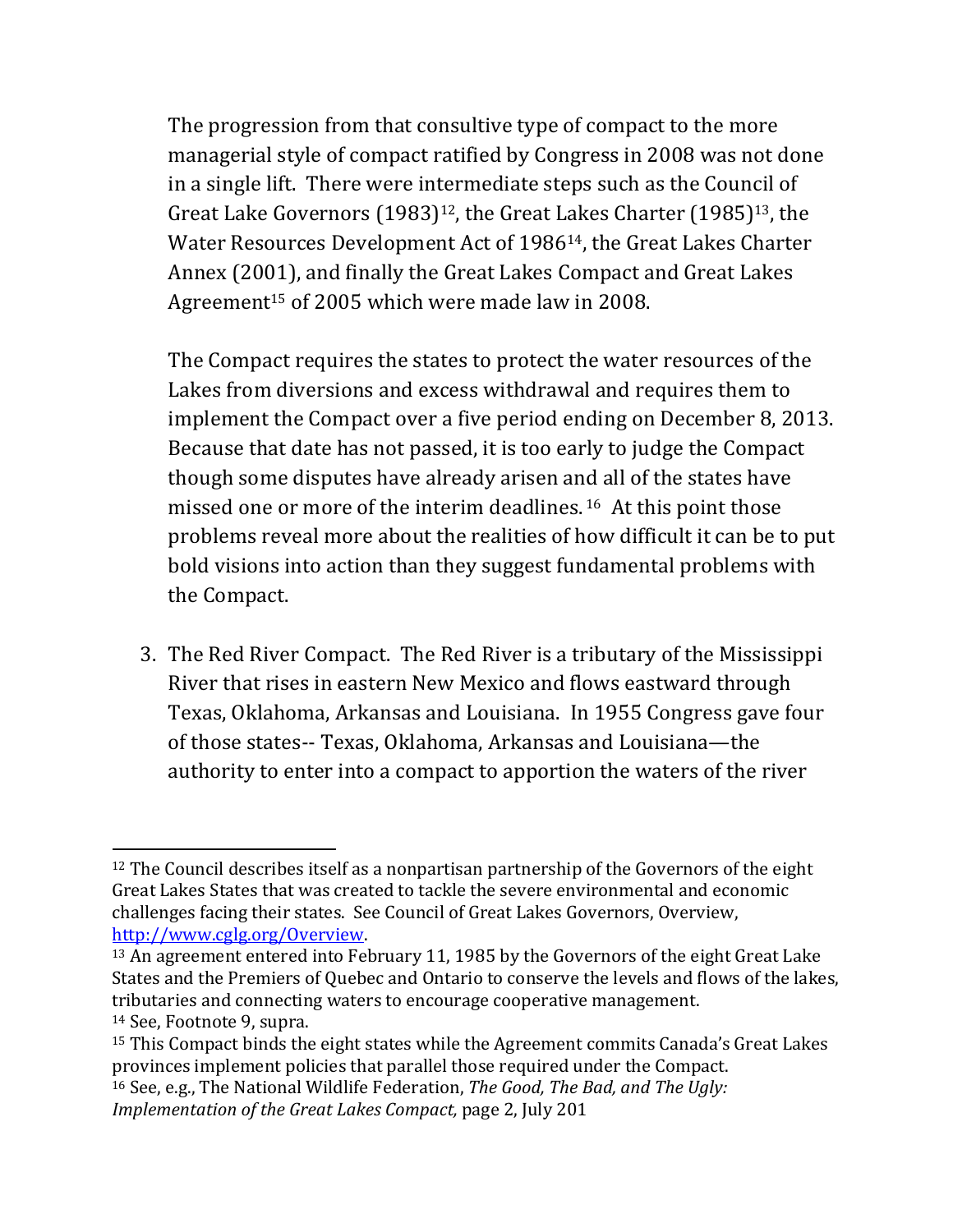and its tributaries among them<sup>17</sup>. The compact was signed by the states in 1978 and ratified by Congress in 1980<sup>18</sup>. The contract also allows disputes over the compact to be litigated in the lower federal courts, not just the U.S. Supreme Court.

This longstanding compact has become notable in recent years for how differently some of its signatories interpret it. Texas's growing need for water and its own diminishing supplies have prompted some Texas communities to look to Oklahoma for water—water that Oklahoma has decided to keep for itself claiming that the compact allows it to do that. A federal court of appeals has sided with Oklahoma based in part on an in depth reading of the compact and the negotiations surrounding it<sup>19</sup>. If nothing else, this reinforces the importance of compact language that is clear and of documenting the discussions that led to its adoption and approval.

4. The Apalachicola/Chattahoochee/Flint Compact. Few water disputes have proven to be as divisive and intractable as those between Georgia, Alabama, and Florida over the Apalachicola, Chattahoochee, Flint (ACF) River system. At the heart of this dispute are the burgeoning water needs of Atlanta versus those of everyone else. The history of this struggle dates back into a least the 1970's and it has been the subject of ongoing litigation since  $1990^{20}$ . It has also been the subject of a multistate compact between the three states the Army Corps of Engineers that was authorized by Congress in 1997 for the purpose of "interstate comity, removing causes of present and future controversies, and equitably apportioning the surface waters of the ACF".

 $17$  Public Law 84-346.

 $18$  Public Law 96-564. Between the time that Compact negotiations began and it was executed the Clean Water Act had become law so the Compact was allowed to expand its scope to address water quality as well as water quantity.

<sup>&</sup>lt;sup>19</sup> *Tarrant v Herrmann*, FN 4, Supra.

<sup>&</sup>lt;sup>20</sup> The most recent ruling in what is called the Tri-State Water Rights Litigation was handed down by the United States Eleventh Circuit Court of Appeals in June of 2011.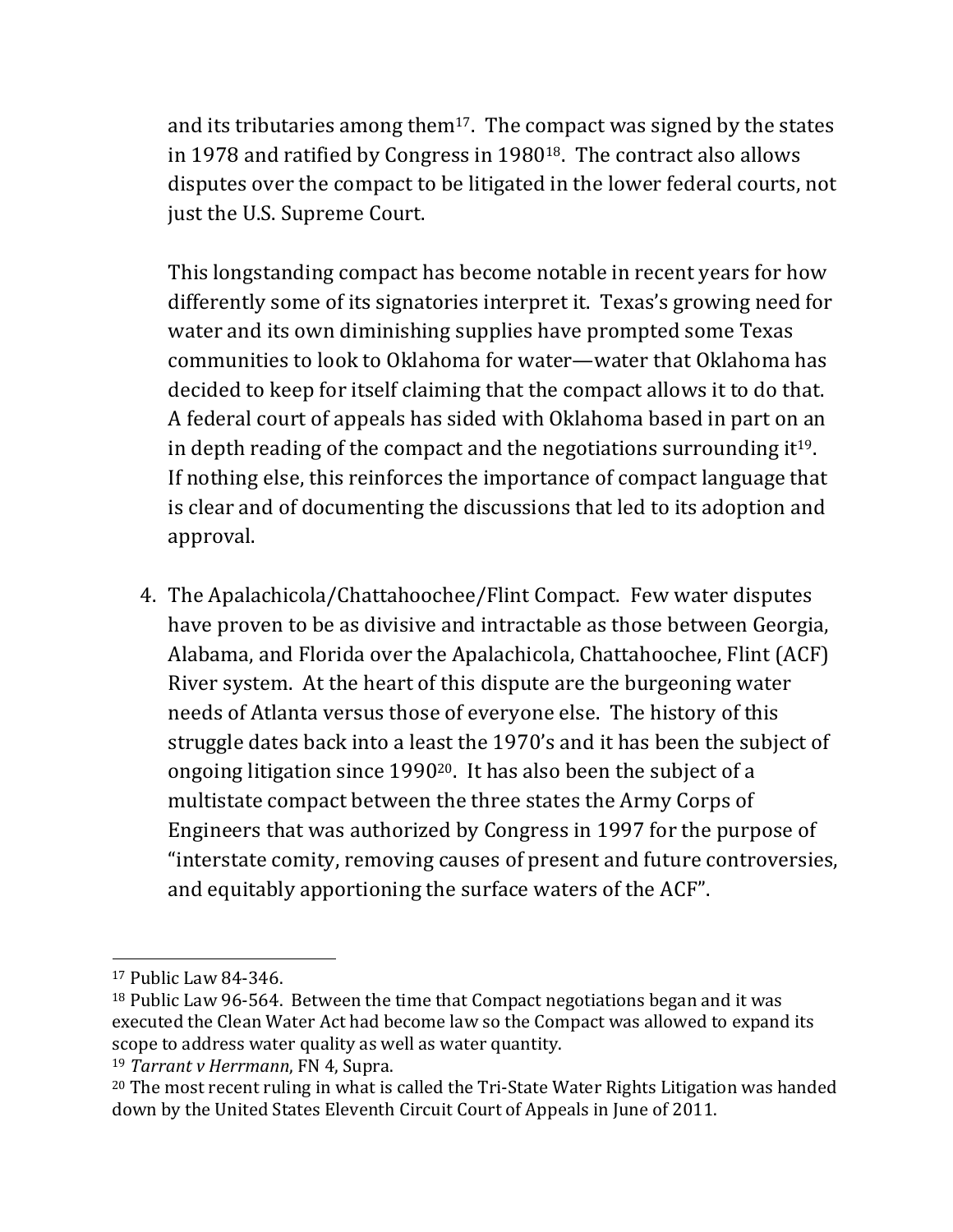The Compact was clearly envisioned as a means of reaching a consensus solution that would avoid the need for and expense of litigation. It did not work, and the ACF Compact was allowed to expire in August 2003 while the litigation and rhetoric ramped up.

The lessons from the ACF Compact are that sometimes compacts fail and that without a sufficient common interest and desire among the participants to make them work they almost certainly will fail.

# **A\*Compact\*for\*the\*Mississippi\*River\*Watershed**%%

The Mississippi River system is the largest river system on the North American continent, encompassing  $41\%$  of the area of the 48 contiguous states and draining part or all of 31 states and two Canadian provinces. The River and its tributaries and distributaries have sculpted America's physical, environmental, economic and cultural landscapes at a profound and prodigious scale. They also contribute to the vitality of the Gulf Mexico and important migratory flyways.

The sheer scale and political complexity of this great watershed defy simplistic efforts to manage its waters comprehensively. By the same token, the growing importance of and demand for those waters will likely fuel a competition for them that leads to greater conflict or cooperation (more likely both) that could be the basis for a compact covering all or parts of the Mississippi system. Indeed, at least fourteen compacts are already in place covering parts and aspects of that system, though none of them are on the main stem of the River<sup>21</sup>. But wanting a compact is different from crafting and implementing one, as the examples discussed above make clear. There are

<sup>!!!!!!!!!!!!!!!!!!!!!!!!!!!!!!!!!!!!!!!!!!!!!!!!!!!!!!!!!!!!</sup>  $21$  These include the Yellowstone River Compact, the Belle Fourche River Compact, the Upper Niobrara River Compact, the South Platte River Compact, the Republican River Compact, the Big Blue River Compact, the Arkansas River Compact of 1949, the Arkansas River Compact of 1965, the Arkansas River Basin Compact of 1970, the Ohio River Valley Sanitation Compact, the Canadian River Compact, the Red River Compact, the Bi-State Metropolitan Development District Compact (between Missouri and Illinois), and the Tennessee River Water Pollution Control Compact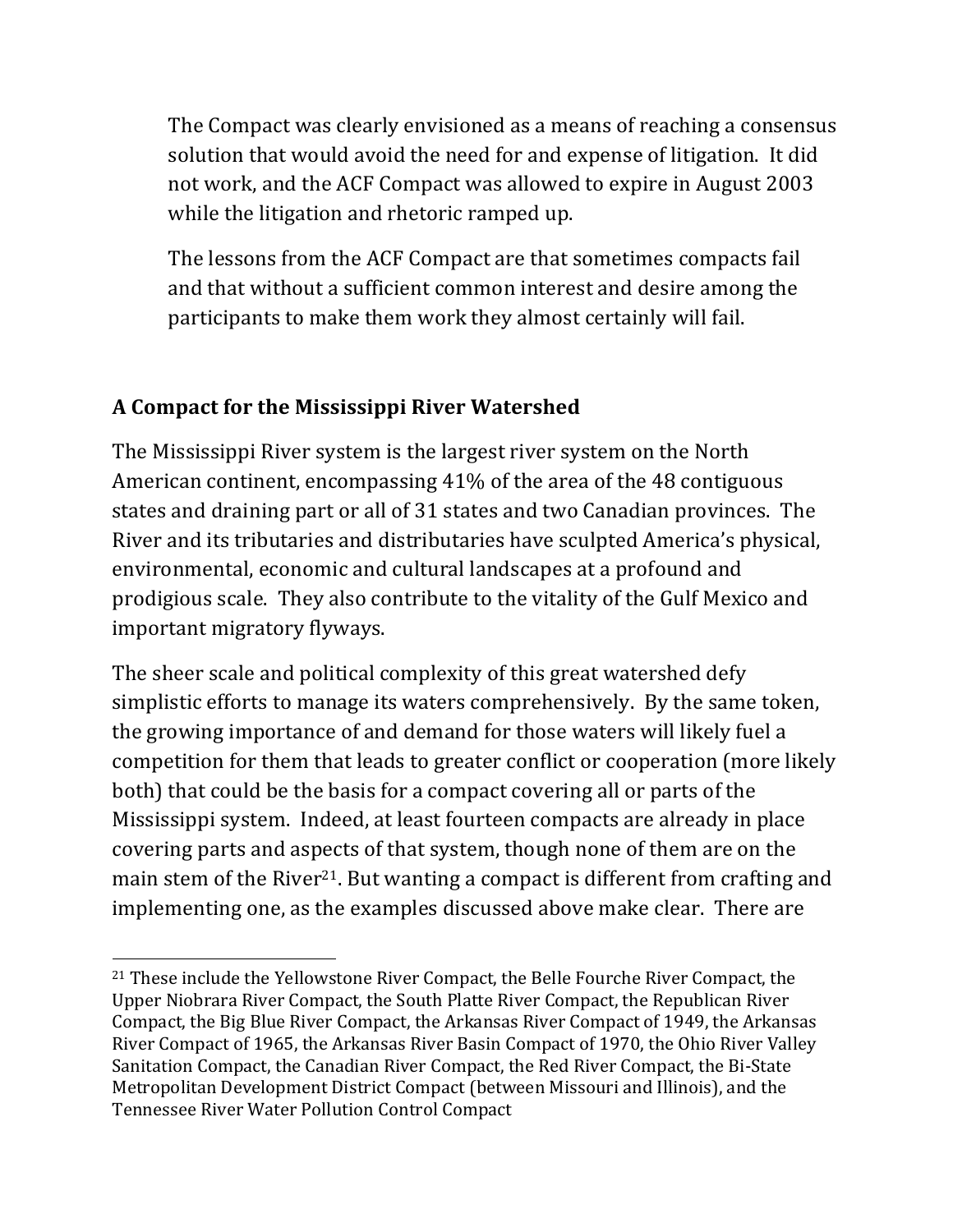many entrenched and powerful players, and each state has a duty to look after their own; so shared visions and consensus will not come easily. While compacts are hard work and each one is unique, experience teaches that the chances for success go up if they keep the following basic points in mind.

### Water has value where it is and doing what it naturally does.

Water may be an article of commerce as some level, but it also is a fundamental part of the places where it naturally is. It is woven into the geology, ecology, cultures and economies of those places, often in ways that are not fully or well understood. It is a dangerous conceit to view water that is not fully in the service of human kind as wasted or without value.

### **Hydrology matters.**

One of the earliest things taught in natural science is the "water cycle". The notion that water operates in a cycle involving ground water, surface water, flow, precipitation, and evaporation is about as fundamental as it gets. But the way water works in nature is not necessarily the way it works in the hands of the law. Indeed, modern water law is often based upon the elevation of public policy over hydrology. In the eyes of the law, subterranean water and surface water are traditionally treated as being unconnected. Ground water has been described by some courts as being too "occult and unknowable" to manage<sup>22</sup>. Rivers are managed in pieces based on the names we have given them, episodic project authorizations, and the geo-political boundaries they span. Droughts and floods are managed as crises rather than expected, even necessary, parts of the hydro-ecologic cycle.

The take away here is not that water should not be used or even exploited, but rather that there can be profound risks, particularly from a sustainability standpoint, from managing water in ways that ignore or disrupt the actual hydrology of that resources. One need look no further than the

<sup>!!!!!!!!!!!!!!!!!!!!!!!!!!!!!!!!!!!!!!!!!!!!!!!!!!!!!!!!!!!!</sup>  $^{22}$  See e.g., Sipriano v. Great Spring Waters of America, 1 S.W. 3<sup>d</sup> 75 (Texas 1999).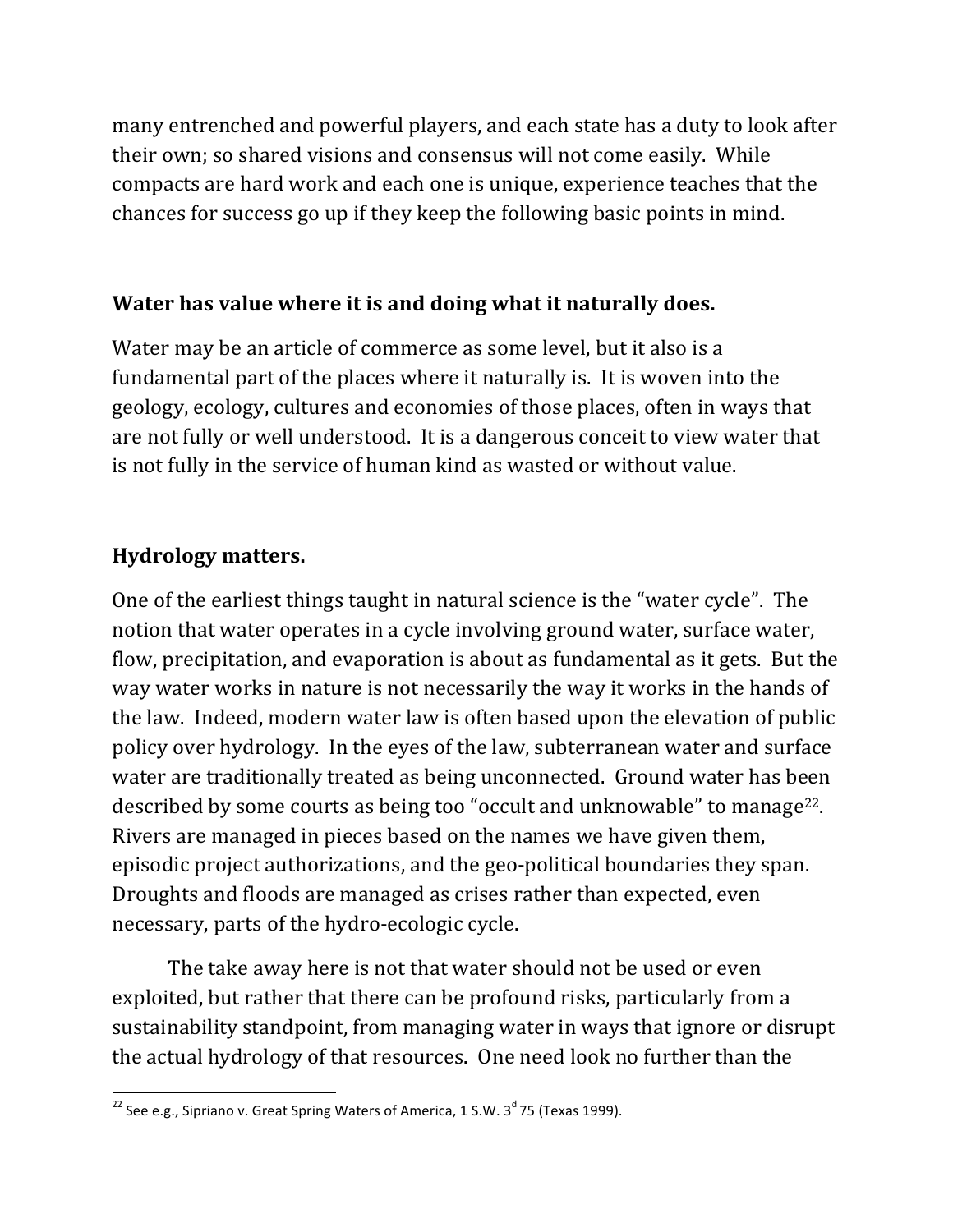vanishing wetlands of coastal Louisiana and the over-taxed aquifers and rivers of the West to see how real and costly getting the hydrology wrong can be.

#### **Understand current uses and users.**

Water management and water conflicts are rarely just about water. In practical terms they are almost always about how water is used, by whom, and for whom. Virtually all fresh water in the United States is spoken for to some extent. Someone has the right or authority to take it, use it, regulate it, navigate on it, or dole it out. Unfortunately, there is no central register of those users or the uses to which water is put, although some rights and authorizations have clearer legal footprints than others.

#### **Water rights and duties can be public or private.**

Some water rights are created formally by legislative acts or recorded claims. Those are the easy ones. Others are created by actual use or just by the ownership of land abutting a waterway or above an aquifer. Some are creatures of common law or back ground legal principles—such as the public trust doctrine. Some rights and uses are clearly prioritized, while many others are not. Whatever the nature or source of a water right or duty is, one can be assured that they will be asserted and defended if they are threatened. That makes them something of paramount importance to any effort to develop a comprehensive water management vehicle under a compact.

#### **Understand and anticipate new uses and users.**

Just as existing water users and uses have to be taken into consideration, so must the inevitability of new uses in the future. Not so long ago, hydraulic fracturing to extract oil and gas was an insignificant user of water. The shale gas and oil revolution which can require 3-5 million gallons of water for each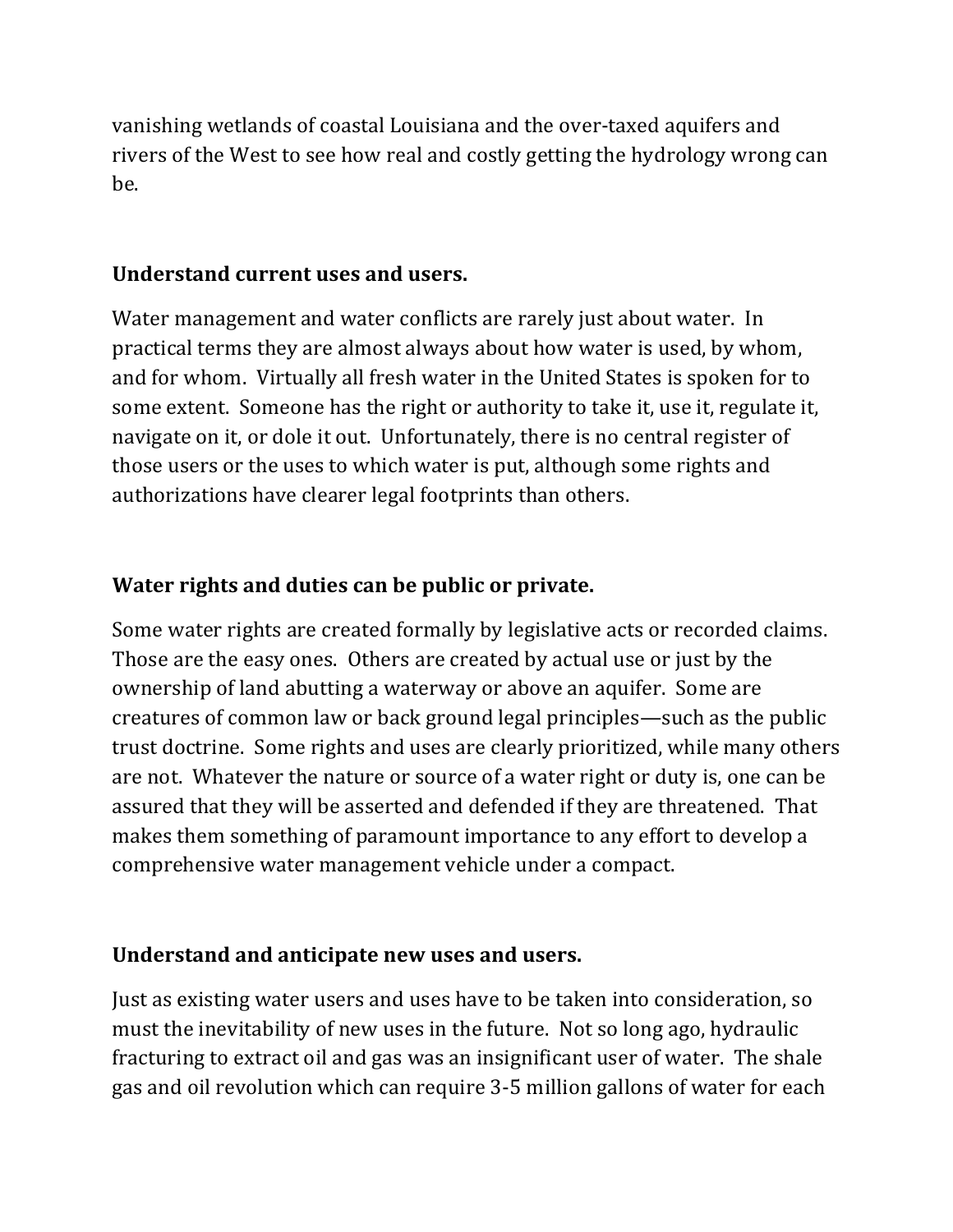well has changed that. The need for significant river flows to conserve and restore coastal wetlands like those in Louisiana are creating demands that few anticipated a decade ago<sup>23</sup>. Compacts need to anticipate changing conditions and build in the flexibility to accommodate new demands, new information, and changing priorities.

# A water budget and clear public interest priorities are the keys to **sustainability.**

This is related to the previous points but is different in one critical respect. It is one thing to understand the hydrology, uses and users of a waterway, but figuring out how much river there is to go around, and for what reasons, is quite another. A management-focused compact needs to go that extra mile if it is really expected to yield positive and sustainable results. Certainly, there are limits to how specific this can get, but the more forthright and honest the compact is about these, the clearer the guidelines for implementing it will be. If certain amounts are required for such things as navigation, local water drinking water supply, irrigation, and environmental sustainability, and those things are to trump other uses or out of basin transfers, it is best to build that into the compact rather than to ignore them and hope for the best.

### **Conclusion**

!!!!!!!!!!!!!!!!!!!!!!!!!!!!!!!!!!!!!!!!!!!!!!!!!!!!!!!!!!!!

Compacts are potentially powerful tools for managing interstate water resources, but they require states and constituencies with sufficient willingness and desire to make them work. It is highly likely that the demands on the waters of the Mississippi watershed will force the consideration of a compact. It is also highly likely that, as was true with the Great Lakes and the Delaware and Colorado Rivers, it will take time and perhaps several intermediate steps before anything akin to a comprehensive compact is ripe. Any compact of that sort will be orders of magnitude more challenging than

<sup>&</sup>lt;sup>23</sup> See, e.g. Louisiana's Comprehensive Master Plan for a Sustainable Coast, adopted May 23, 2012 Louisiana Senate Concurrent Resolution 46, 2012 General Legislative Session.